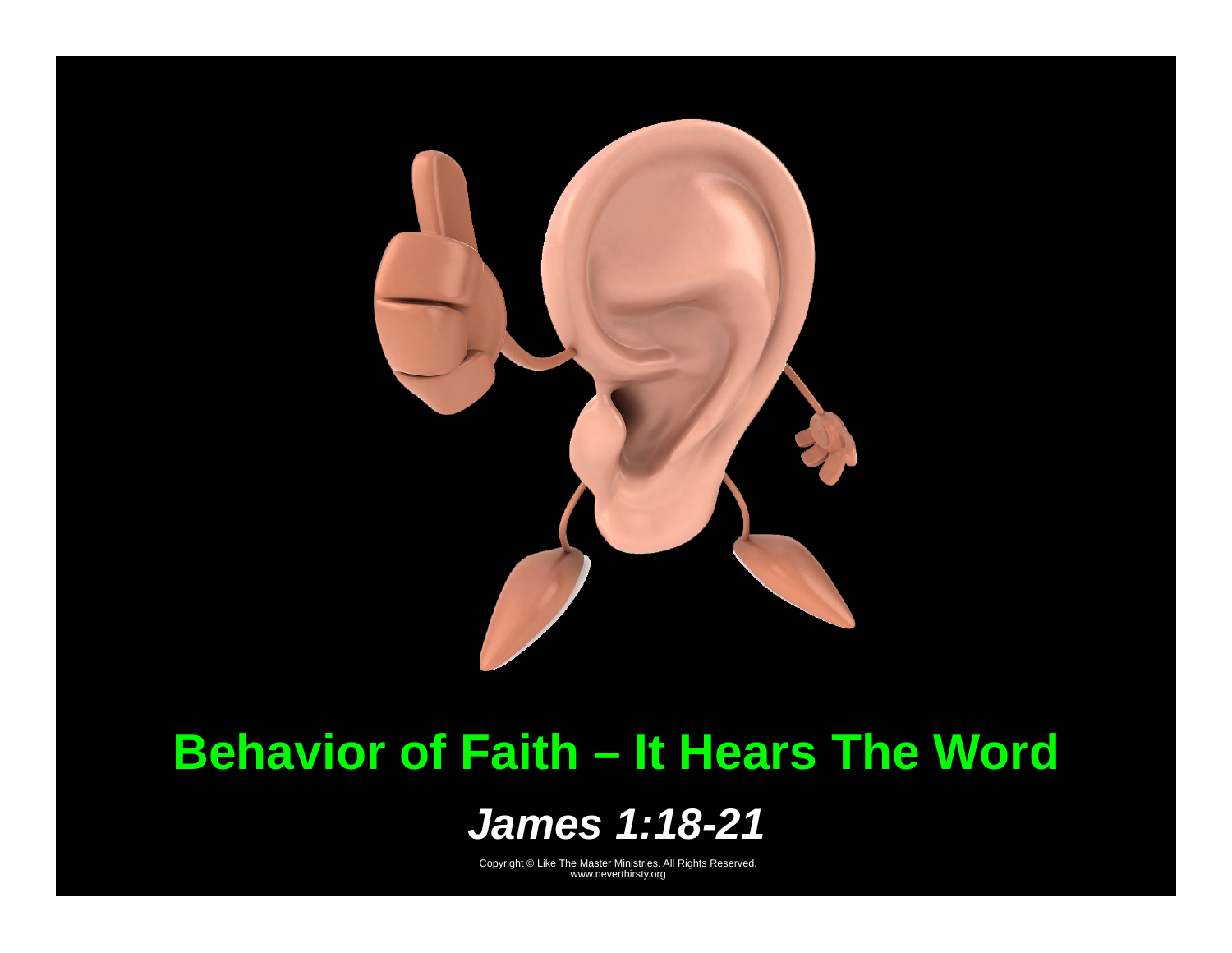

# **Teacher and Boy Discussion**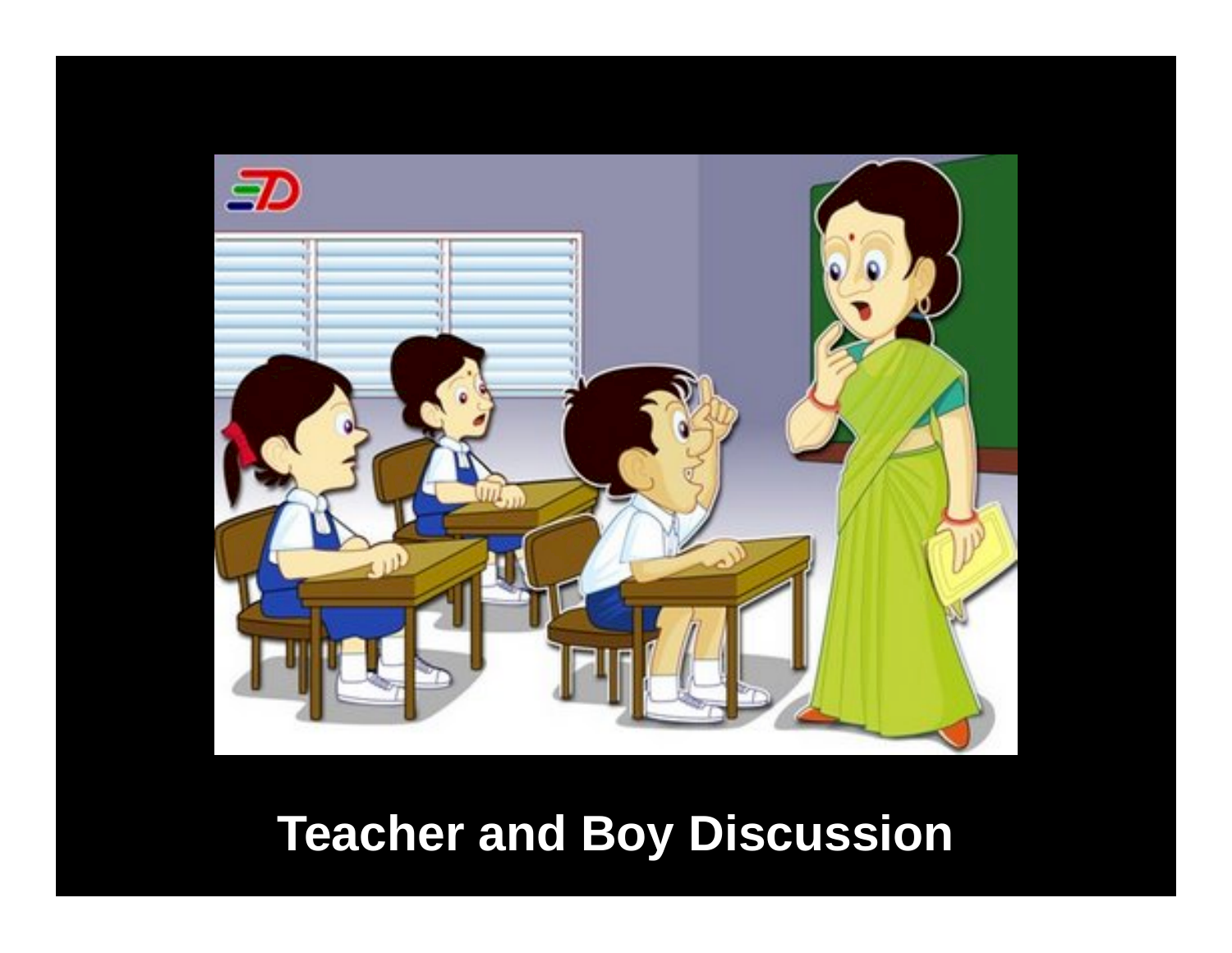### **Our Study – James 1:18-21**

*Chap 1:1-18 is about . . . Tests . . . from God's perspective Trials . . . from our perspective* 

*Chap 1:18-21 about . . . Another test . . . response to the Word*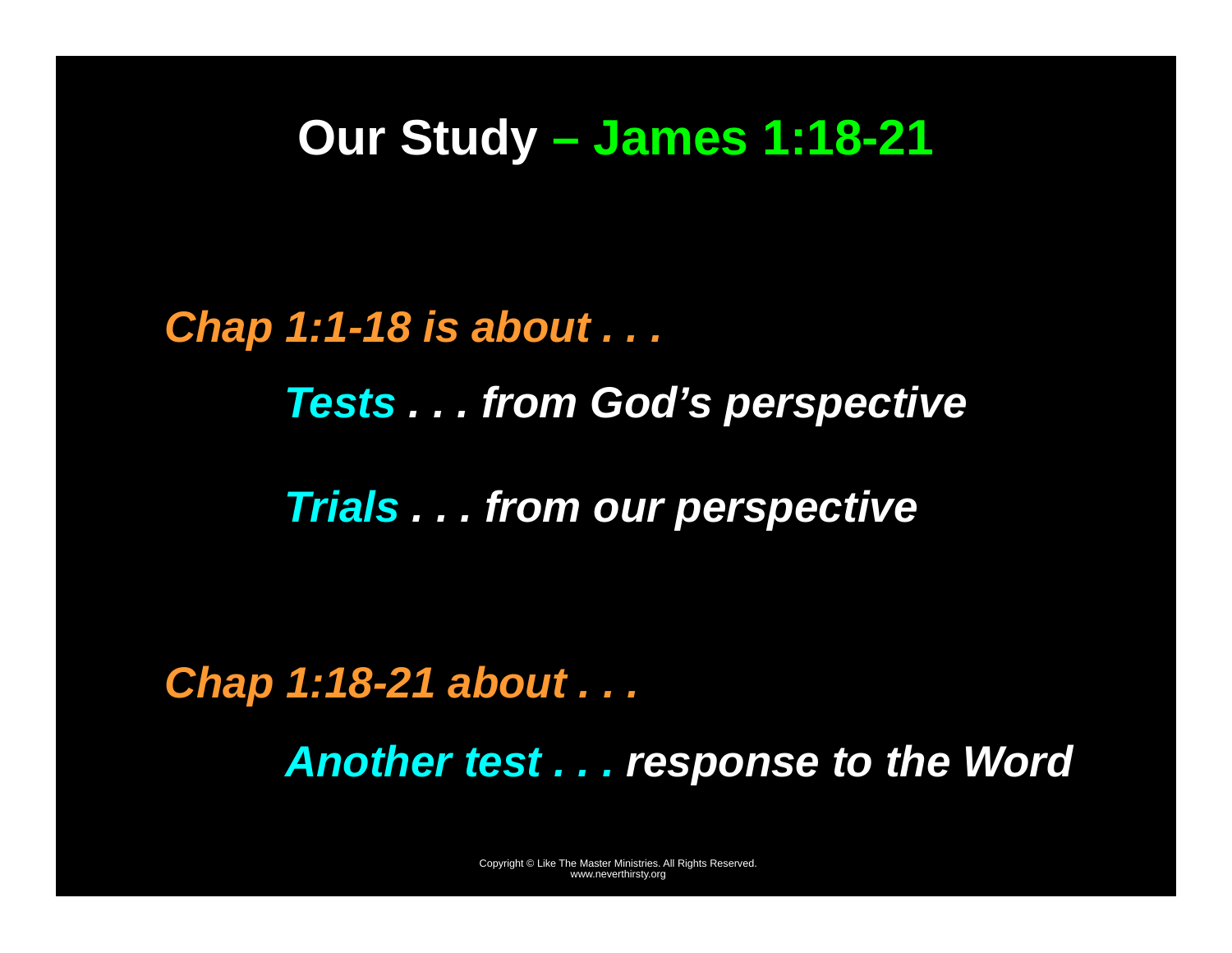### *"Brought Forth By The Word'*  **James 1:18**

*Means . . .* 

*. . . God gave us spiritual life*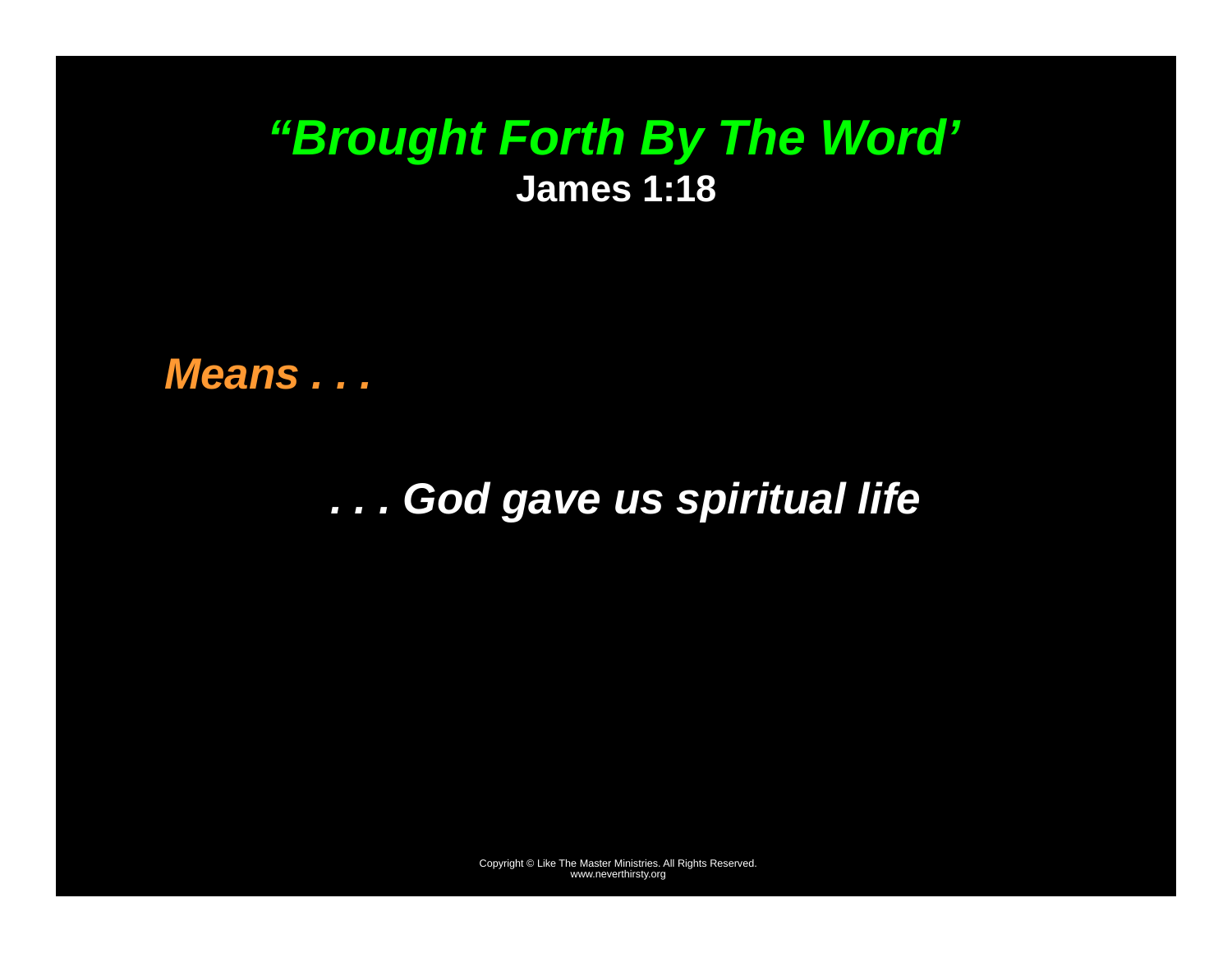### *Is The Parable Connected?*  **James 1:19-20**

 *Yes!* 

# *v. 20 – 22 . . . calls for a final response*

*. . . Therefore . . . But* 

*Therefore* 

*v. 19 -20 . . . refers to a wrong response to God's Word*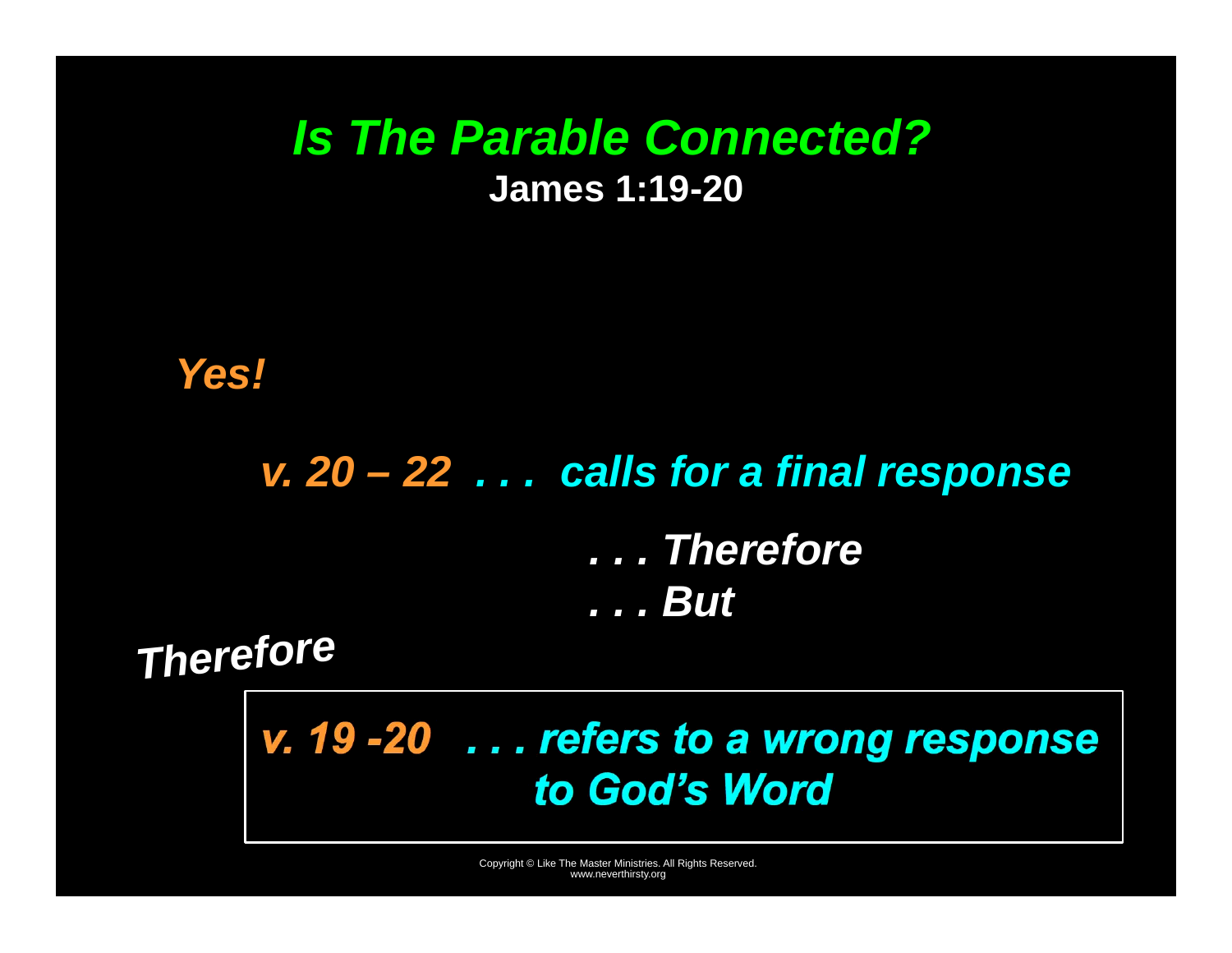### *Three Parts To The Warning*  **James 1:19-20**

- *1. Quick to hear*
- *2. Slow to speak*
- *3. Slow to anger*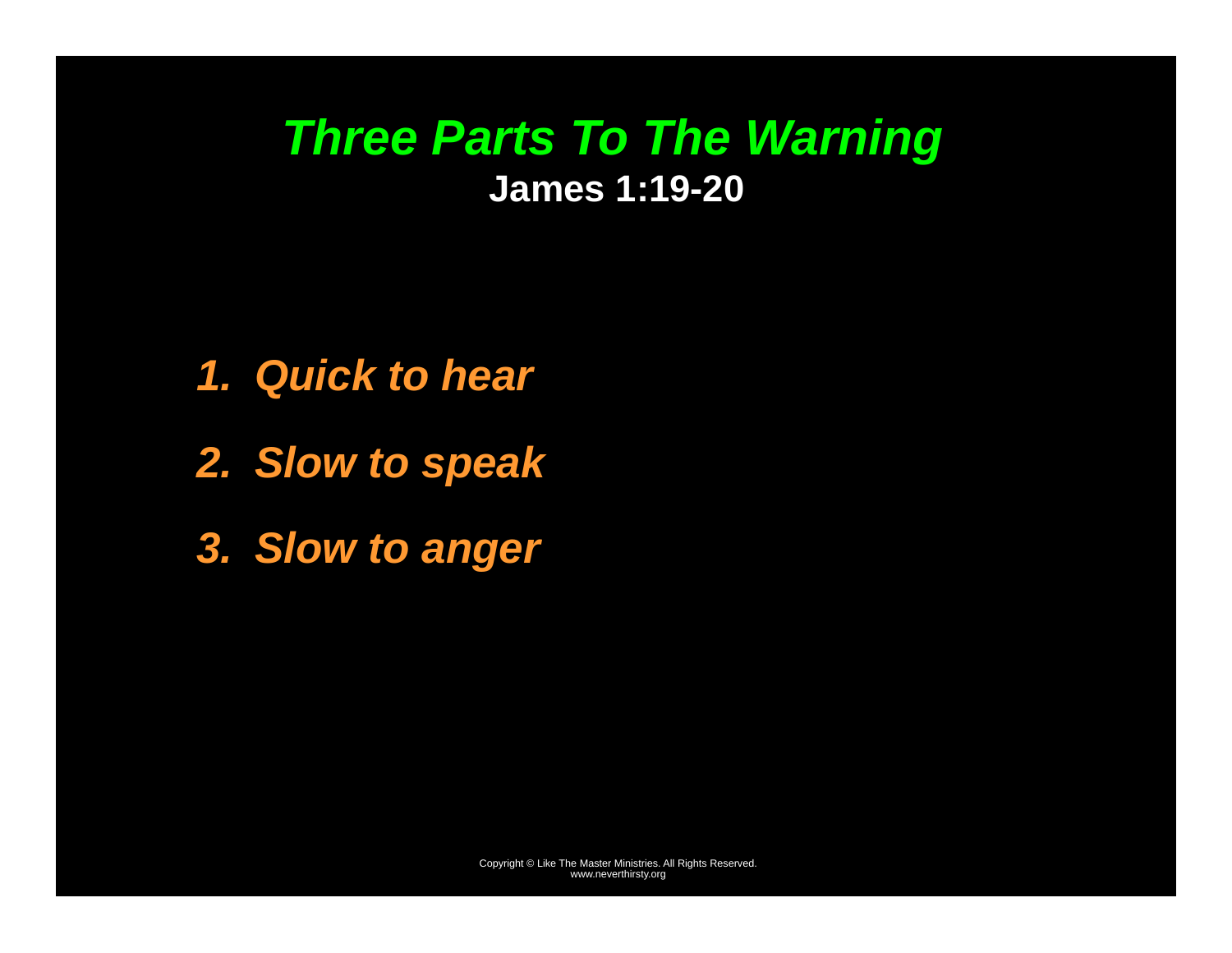



### ταχυ*s = "swift, sudden, speedily"*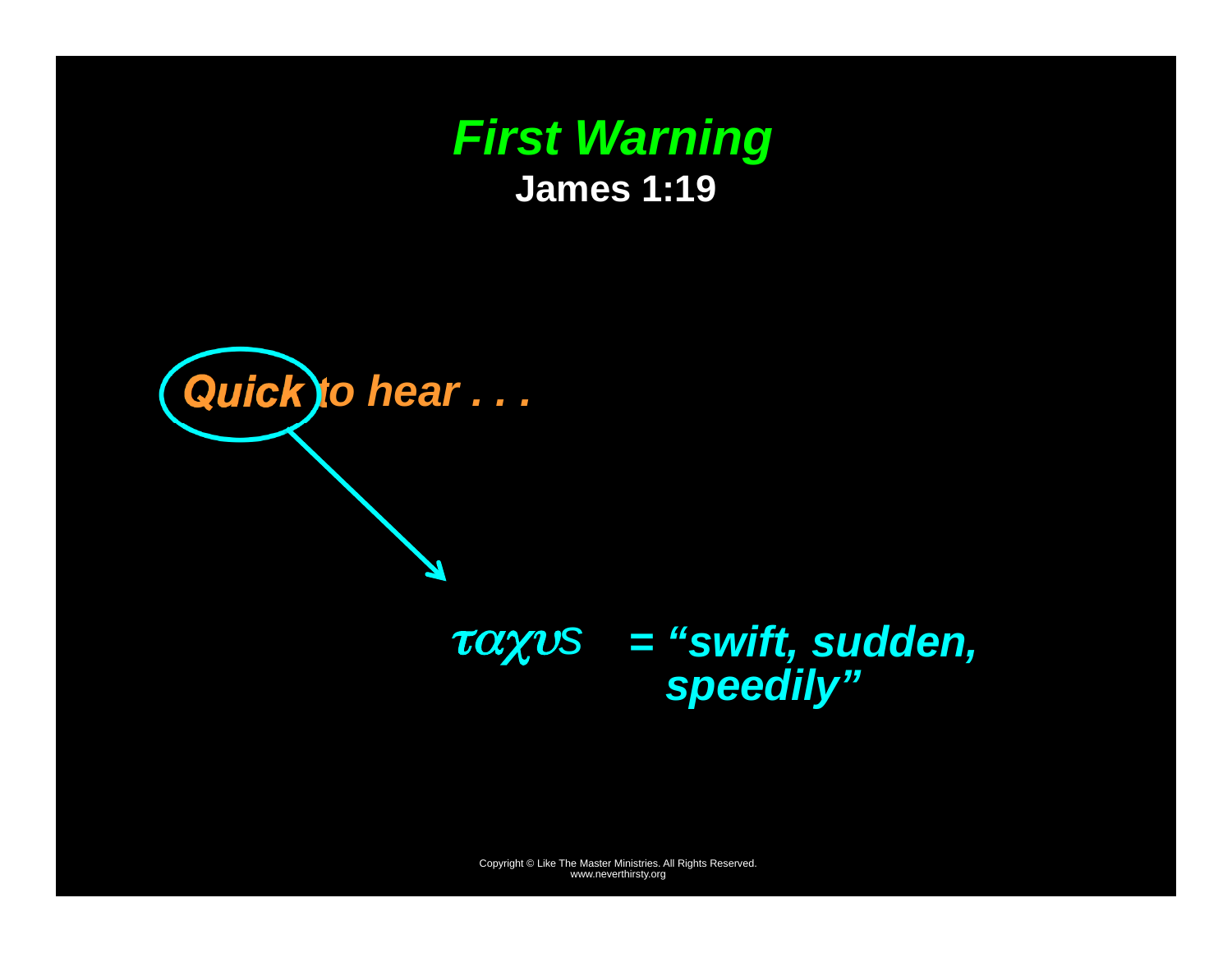#### *Second Warning*  **James 1:19**



## βραδυ*<sup>s</sup>= "dull, inactive, sluggish"*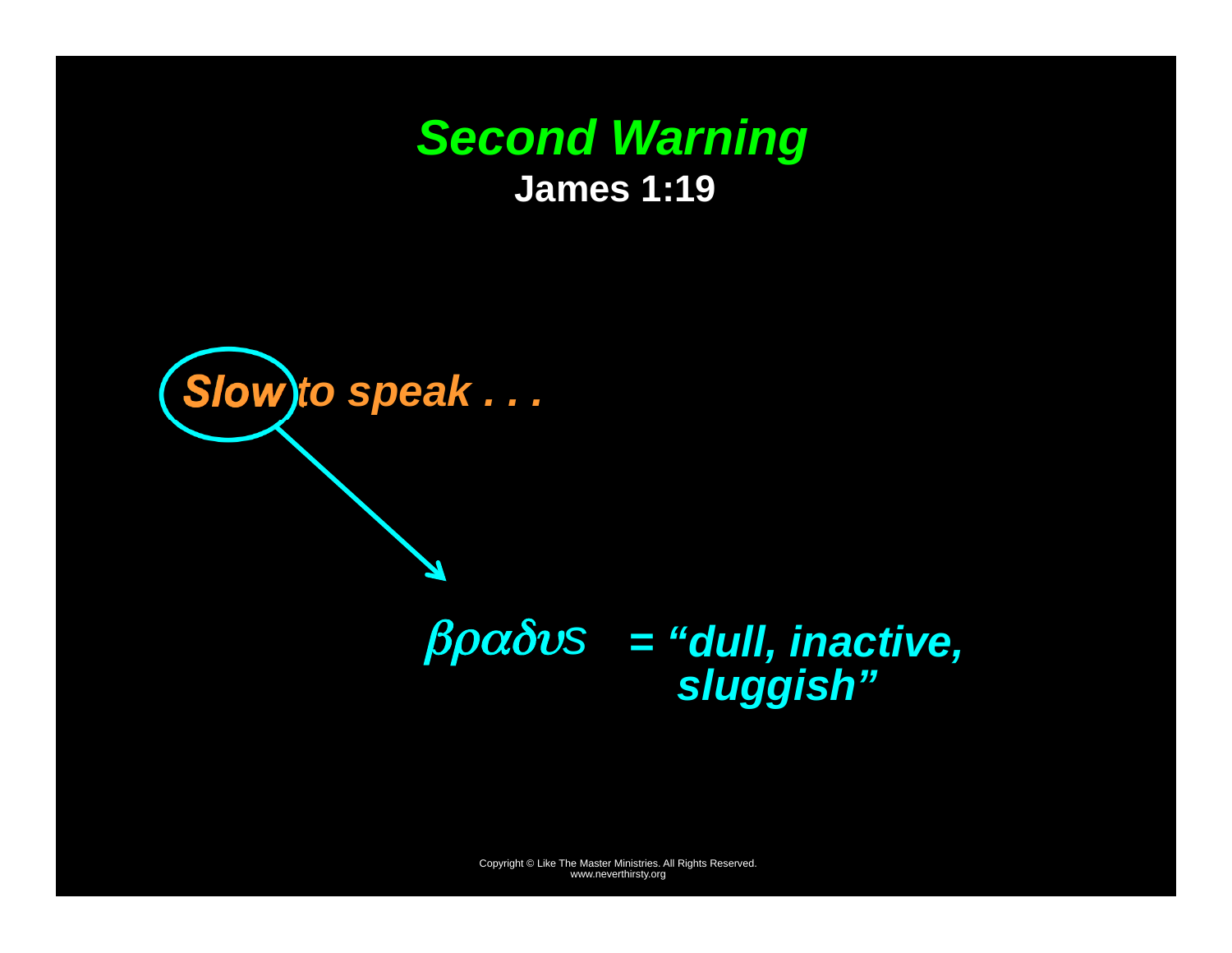# **Proverbs & Eccl. On The Tongue**

*Prov. 17:27 Prov. 18:13 Prov. 21:23* 

*Eccl. 5:2*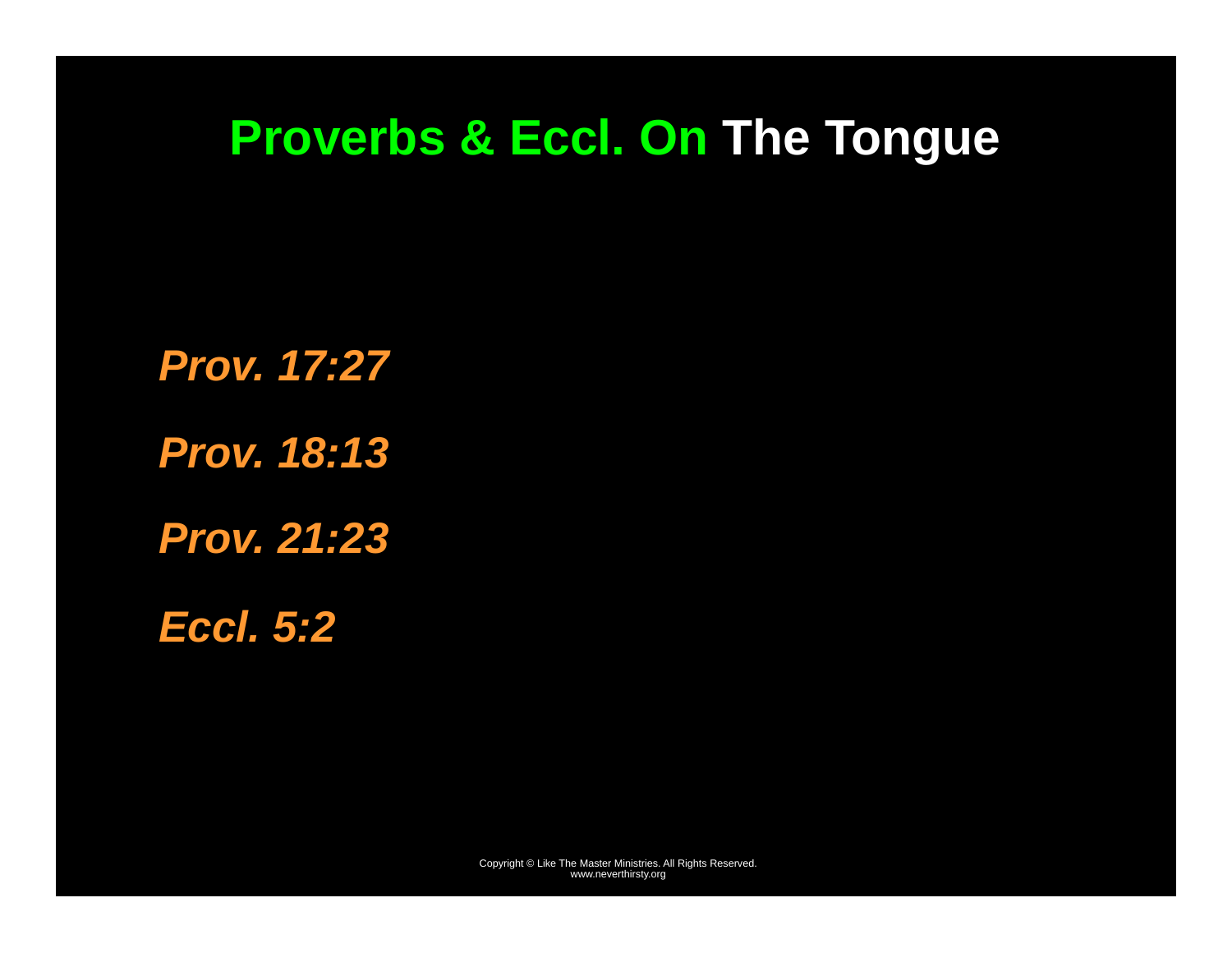



### οργη *<sup>=</sup>"fury, wrath, anger, impulsive response"*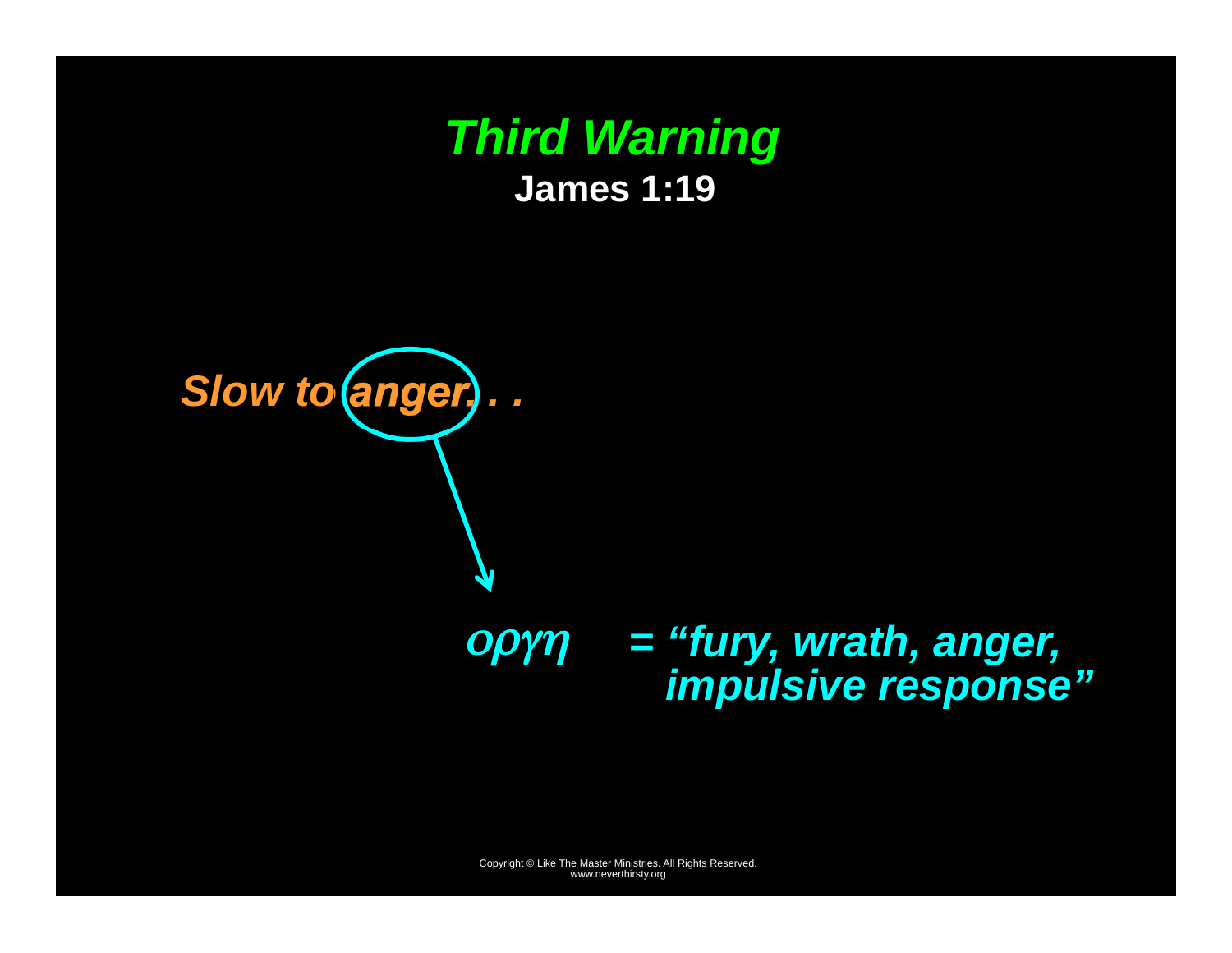# **Proverbs & Eccl. On Anger**

*Prov. 14:17, 29 Prov. 19:11 Eccl. 7:9*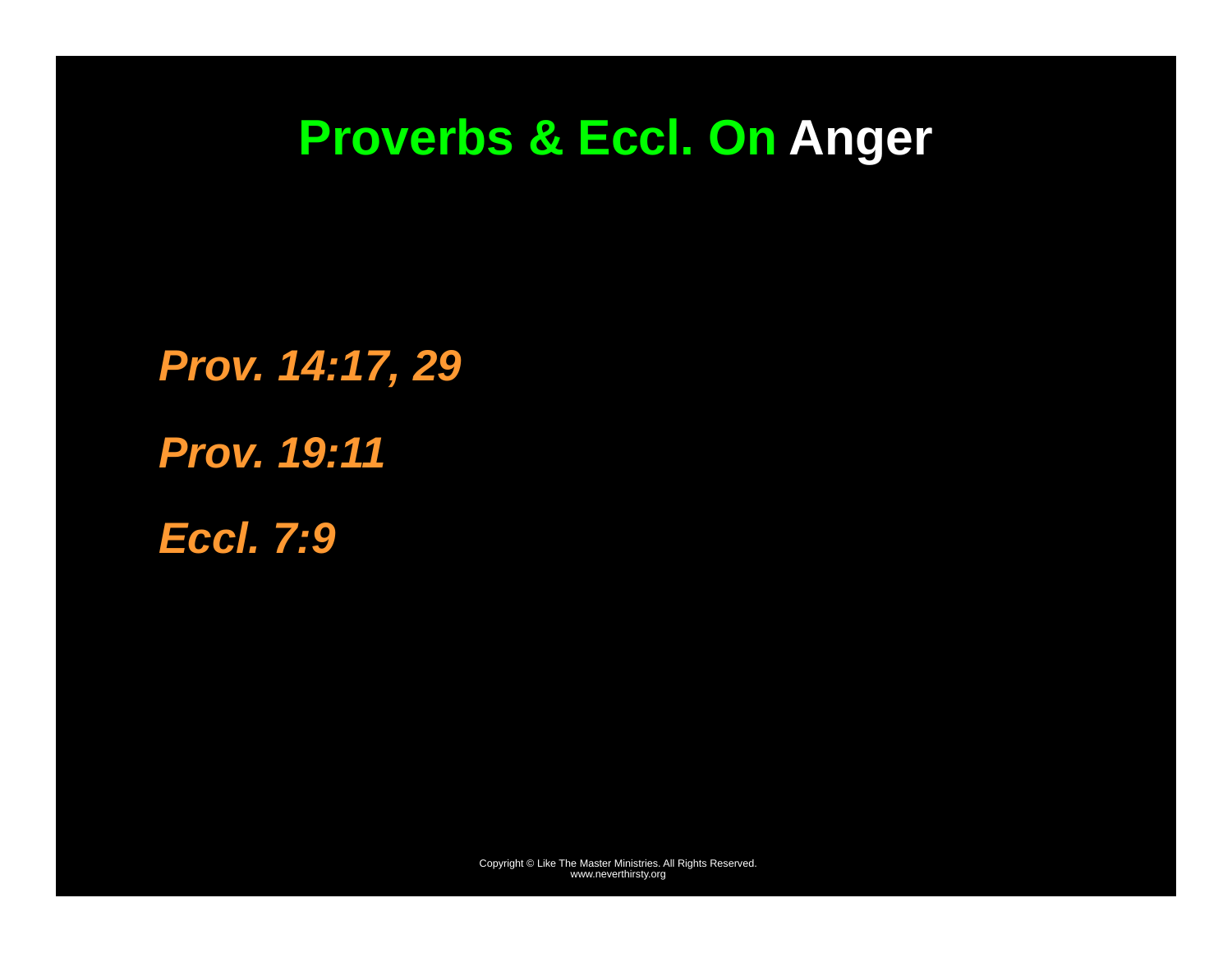

*Eph. 4:26 Col. 3:8*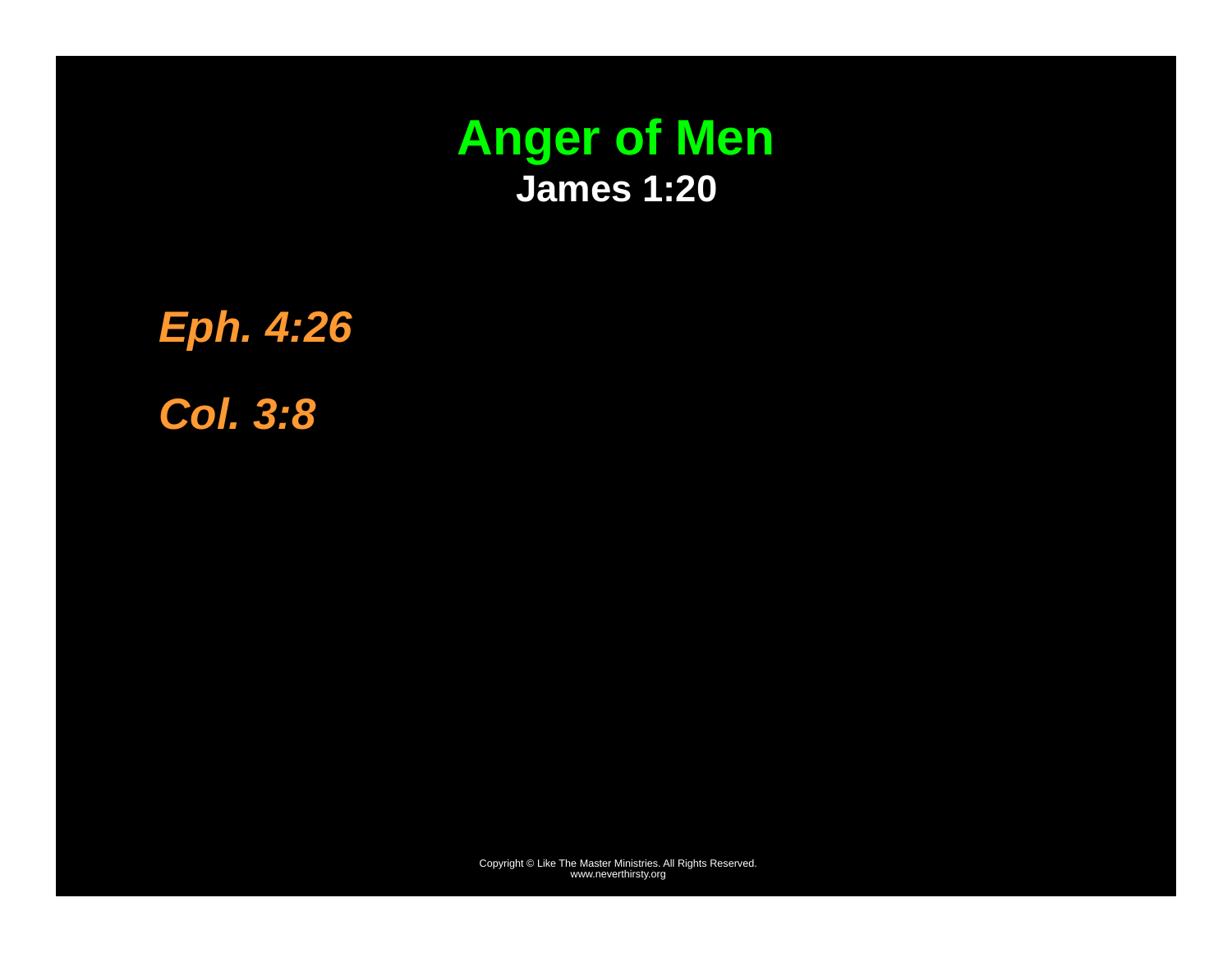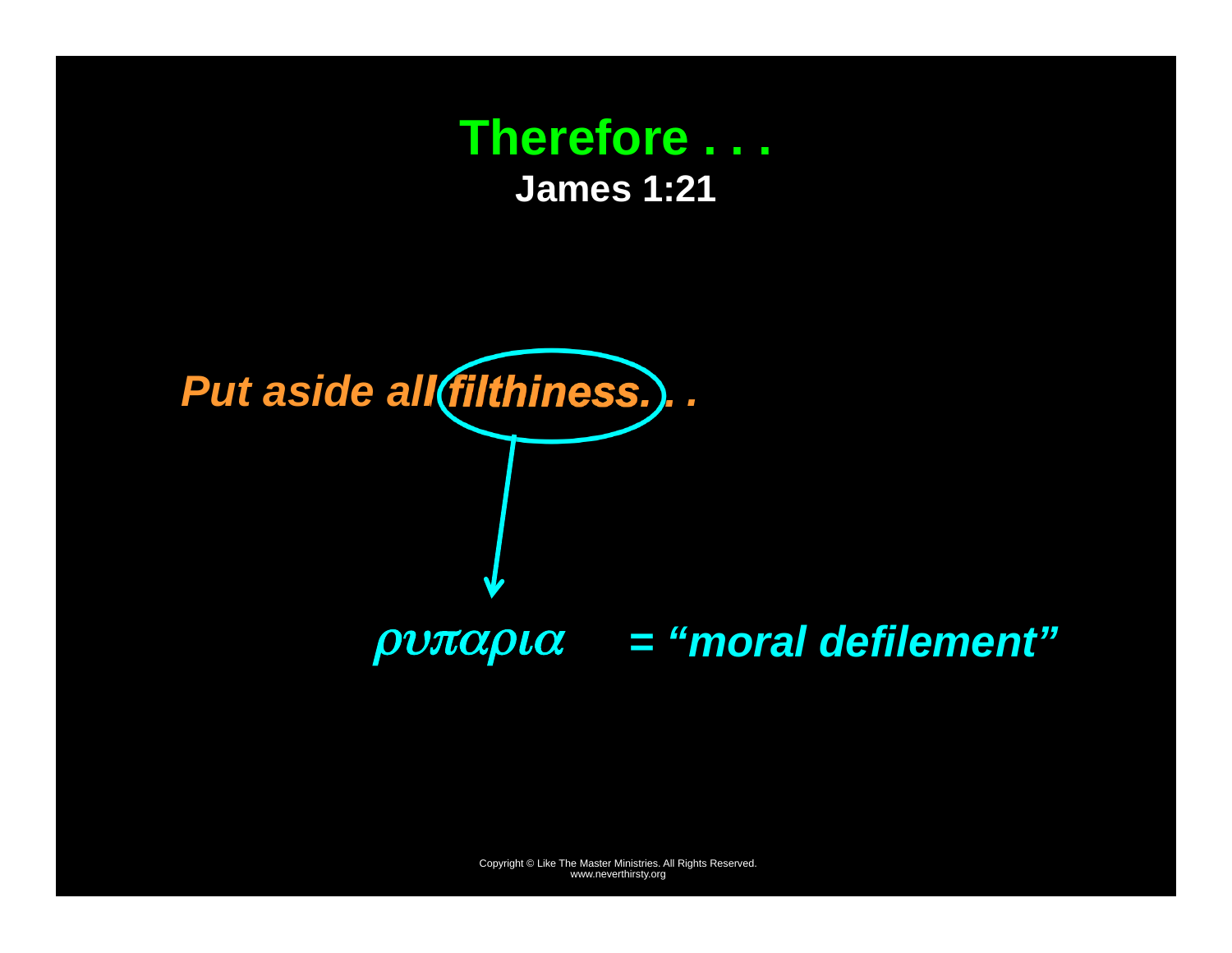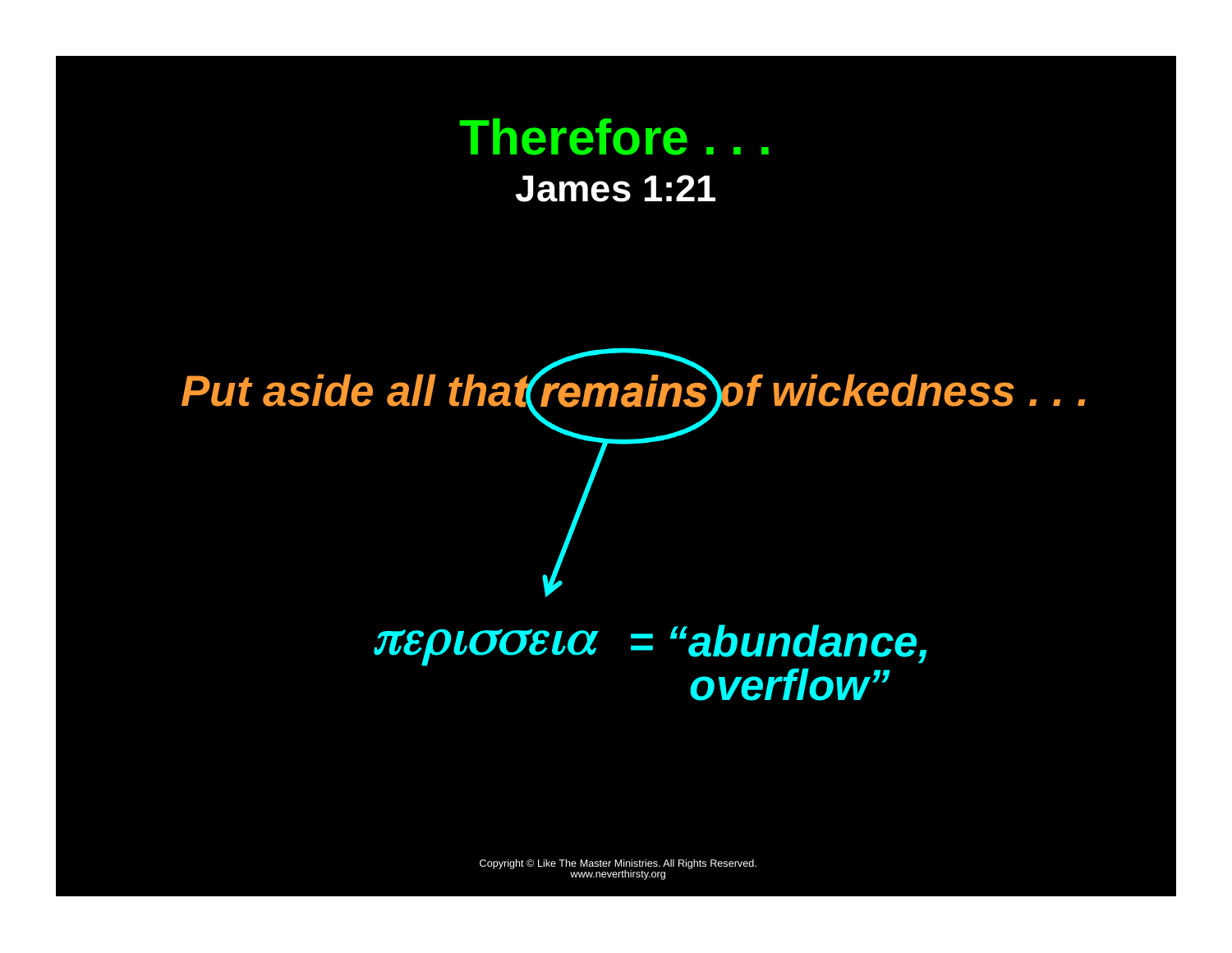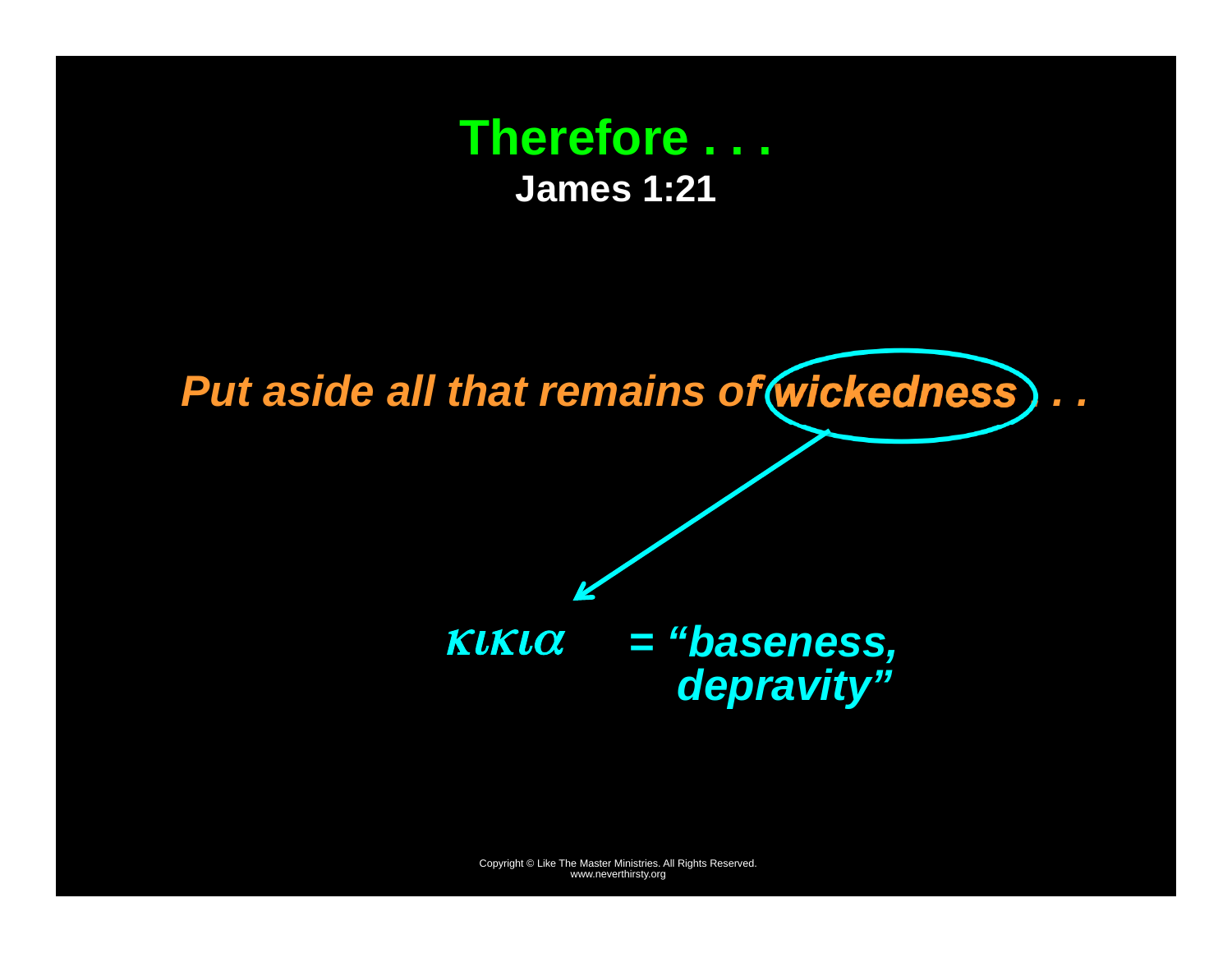